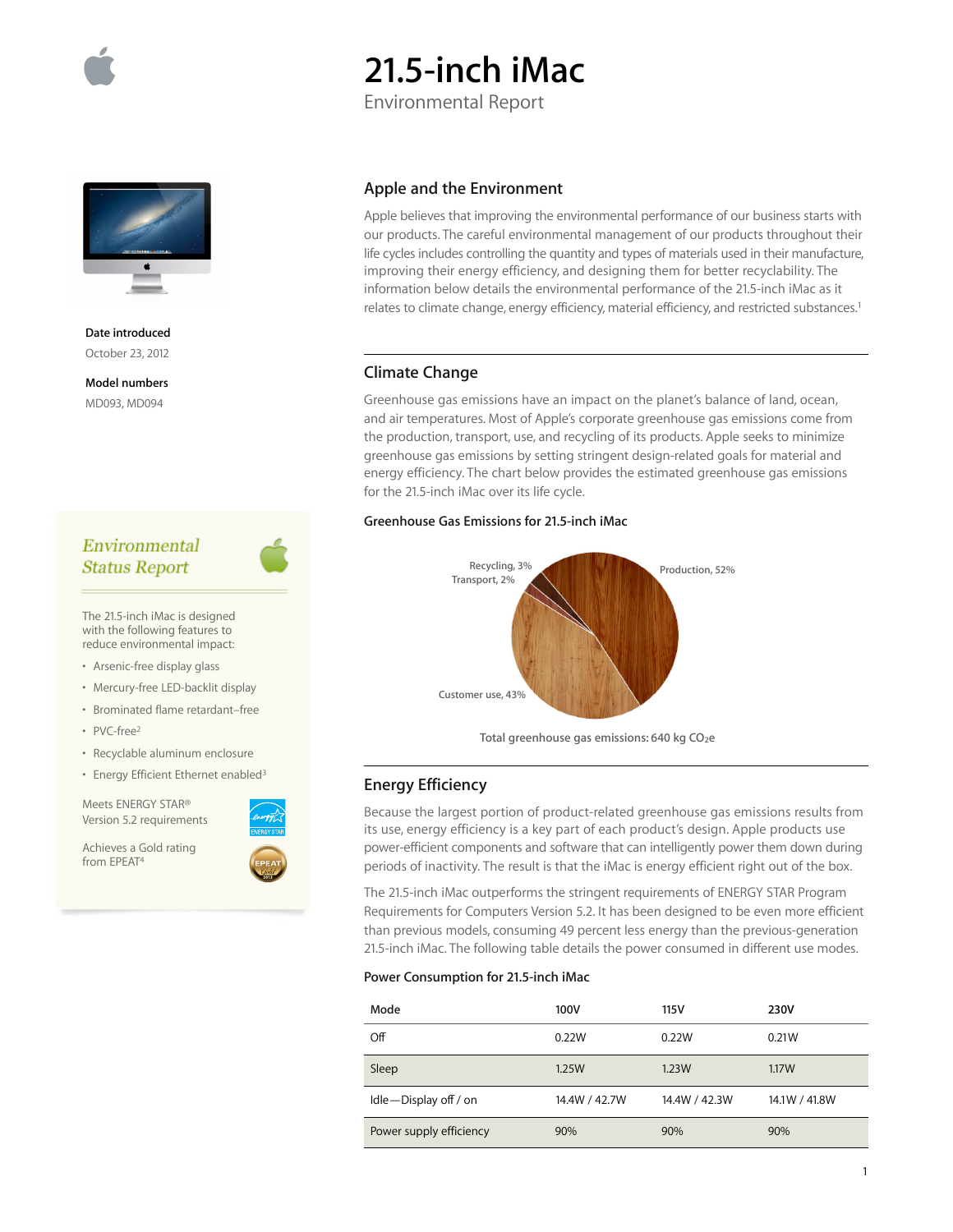#### **Continuous improvement of iMac design**



The 21.5-inch iMac retail packaging consumes 56 percent less volume and weighs 39 percent less than the original 15-inch iMac packaging.

## **Material Efficiency**

Apple's ultracompact product and packaging designs lead the industry in material efficiency. Reducing the material footprint of a product helps maximize shipping efficiency. It also helps reduce energy consumed during production as well as material waste generated at the end of the product's life. The enclosure of the 21.5-inch iMac is made of aluminum and other materials that are highly desired by recyclers. The chart below details the materials used in this model.

#### **Material Use for 21.5-inch iMac**



#### **Packaging**

The packaging for the 21.5-inch iMac uses corrugated cardboard made from a minimum of 33 percent post-consumer recycled content. In addition, its packaging is extremely material efficient, consuming 56 percent less volume than the original 15-inch iMac. The following table details the materials used in its packaging.

### **Packaging Breakdown for 21.5-inch iMac (U.S. Configurations)**

| Material                      | Retail box | <b>Retail and</b><br>shipping box |
|-------------------------------|------------|-----------------------------------|
| Paper (corrugate, paperboard) | 1677q      | 2792q                             |
| Expanded polystyrene          | 494q       | 494q                              |
| Polypropylene (film, fabric)  | 63q        | 63q                               |
| Other plastics                | 18g        | 18q                               |

## **Restricted Substances**

Apple has long taken a leadership role in restricting harmful substances from its products and packaging. As part of this strategy, all Apple products comply with the strict European Directive on the Restriction of the Use of Certain Hazardous Substances in Electrical and Electronic Equipment, also known as the RoHS Directive. Examples of materials restricted by RoHS include lead, mercury, cadmium, hexavalent chromium, and the brominated flame retardants (BFRs) PBB and PBDE. The 21.5-inch iMac goes even further than the requirements of the RoHS Directive by incorporating the following more aggressive restrictions:

- Arsenic-free display glass
- Mercury-free LED-backlit display
- BFR-free
- PVC-free internal cables
- PVC-free AC power cord available in all regions except South Korea